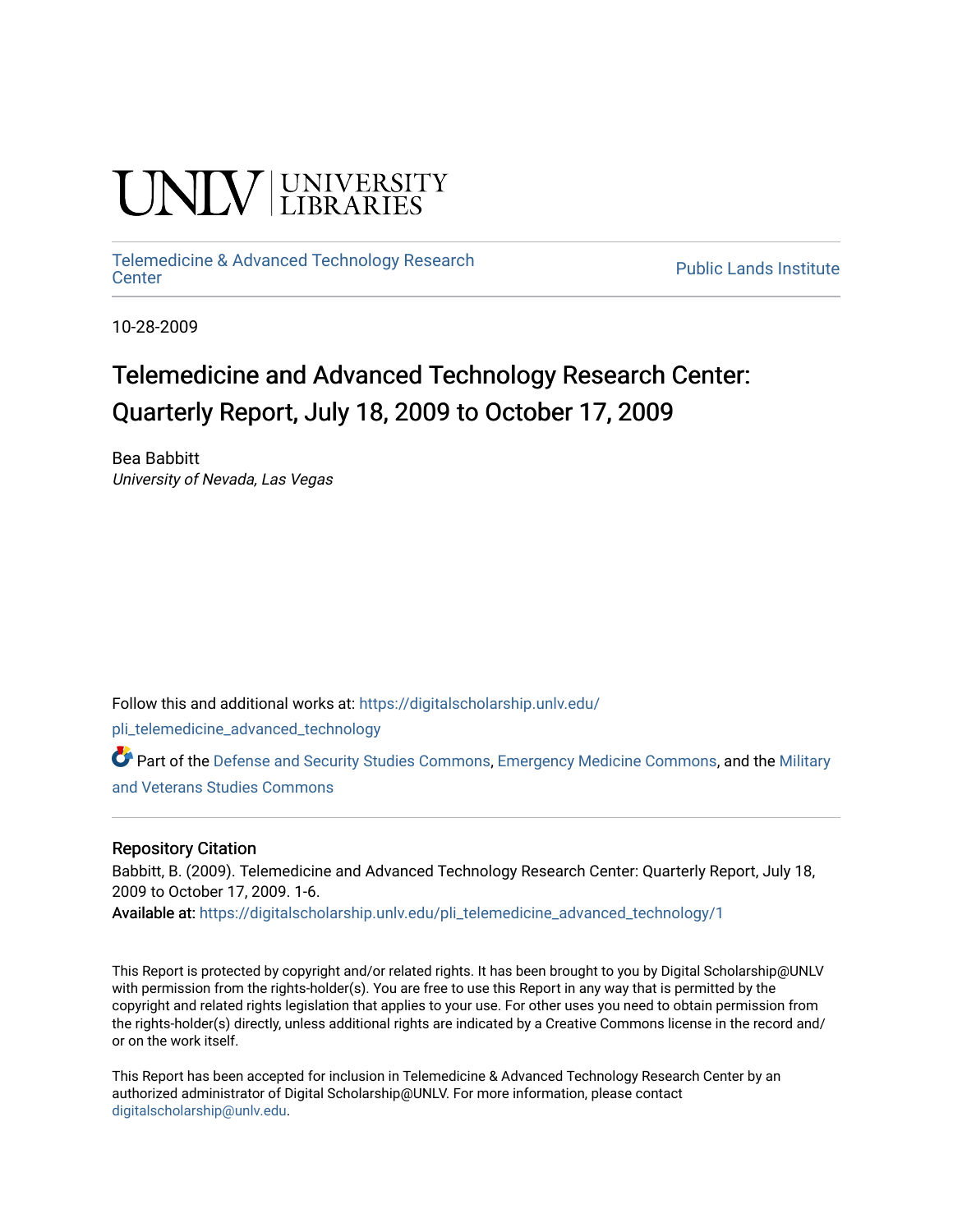#### **Quarterly Report**

- 1. **Contract No:** W81XWH-08-1-0451
- 2. **Report Date**: October 28, 2009
- 3. **Reporting Period**: July 18, 2009 to October 17, 2009
- 4. **PI:** Dr. Bea Babbitt
- 5. **Telephone No**: (702) 895-1506
- 6. **Institution**: University of Nevada, Las Vegas –Division of Educational Outreach (UNLVEO).
- 7. **Project Title**: Development of a P.O.I. and a Blended Learning Ecology for use in Combat Lifesaver Skills Training for the Army.

#### 8. **Current Staff with Percent of Effort**:

The following personnel were hired on to the project:

- 2 Graduate Students
	- o Gordon Louie: Hired to create a universal POI (complete with learning objectives for each lesson) by combining the currently used lesson manuals together.
	- o Amanda Torquino: Hired to modify and integrate the currently used PowerPoint Slides with the new POI and PRS material.
- Research Specialist
	- o Dr. Angelina Hill: Hired to assist the Principal Investigator with the project's research design throughout the development, pilot testing, implementation, and analysis phases of the project.
- Assistant to the Director of Operations
	- o Brett Bolton: Hired to assist the Director of Operations with document creation and operational tasks. This includes (but is not limited to) quarterly reports, annual reports, meeting minutes, budget revisions, and organizational charts.

The percent of effort of the currently known project personnel will be as follows:

| <b>Name</b>                                  | % of Effort<br><b>Development Stage</b> | % of Effort<br><b>Implementation Stage</b> |
|----------------------------------------------|-----------------------------------------|--------------------------------------------|
| Principal Investigator (Dr. Bea Babbitt)     | 50%                                     | 50%                                        |
| Research Specialist (Dr. Angelina Hill)      | 50%                                     | 50%                                        |
| Director of Operations (Jerry Bussell)       | 50%                                     | 50%                                        |
| Graduate Student (Gordon Louie)              | 80%                                     | 20%                                        |
| Graduate Student (Amanda Torquino)           | 80%                                     | 20%                                        |
| Dist. Ed. E-Module Design Team               | 80%                                     | 20%                                        |
| Asst. to the Director of Ops. (Brett Bolton) | 50%                                     | 50%                                        |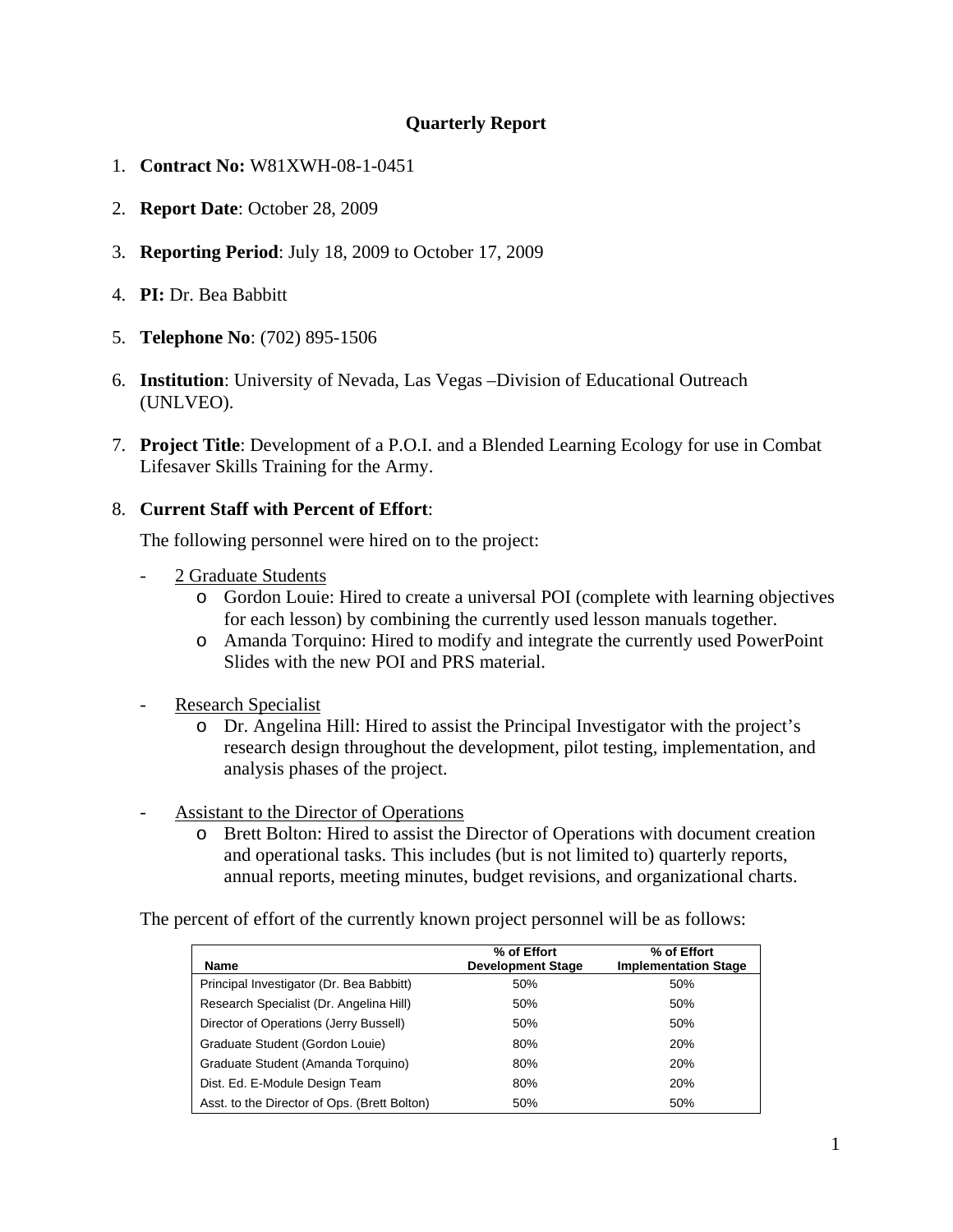Dr. Bea Babbitt, in collaboration with the project's Director of Operations, Jerry Bussell, and the TATRC Contracting Officer's Representative (COR), Gene Wiehagen, will continue to search for and recommend the additional personnel necessary to successfully implement this project.

#### 9. **Contractual Expenditures by Quarter:**

To date, we have spent a total of **\$ 160,087.16** as follows:

|                        | This Qtr*   |                | <b>Project Cumulative</b> |             |                |              |
|------------------------|-------------|----------------|---------------------------|-------------|----------------|--------------|
|                        | Development | Implementation | Total                     | Development | Implementation | Total        |
| Personnel              | 26.875.23   | 15.000.00      | 41,875.23                 | 56.875.25   | 44,999.98      | 101,875.23   |
| <b>Fringe Benefits</b> | 3.069.15    | 2,873.61       | 5.942.76                  | 4.927.20    | 4,731.72       | 9,658.92     |
| Travel                 |             | 3.201.27       | 3,201.27                  |             | 6,289.23       | 6,289.23     |
| Operations             |             | 598.00         | 598.00                    |             | 777.64         | 777.64       |
| <b>Indirect Cost</b>   | 13.025.81   | 5.469.38       | 18.495.19                 | 26.884.07   | 14.602.07      | 41.486.14    |
| <b>Total</b>           | \$42,970.19 | \$27.142.26    | \$70,112.45               | \$88,686.52 | \$71,400.64    | \$160,087.16 |

#### 10. **Comments on Administrative and Logistical Matters:**

- Advanced Technology Applications for Combat Casualty Care (ATACCC) Conference From August 10 to August 14, 2009, Jerry Bussell and Bea Babbitt attended the Advanced Technology Applications for Combat Casualty Care (ATACCC) Conference held in St. Pete Beach, Florida. During the conference, Bea Babbitt and Jerry Bussell observed and examined the recent advances in trauma surgery and medicine, planning ultimately to apply the best of these new technologies and research to our project.
- 8/20/2009 TATRC Planning Meeting

On August 20, 2009, the members of the UNLV TATRC grant team met to outline the future tasks required to ensure the project's timely completion. With direction from the Principal Investigator and Director of Operations, the team listed and defined the following tasks along with their respective task leaders, start dates, and tentative due dates:

| <b>Task Name</b>                   | <b>Definition</b>                                                                                                                             | <b>Task Leader</b> | <b>Start Date</b> | <b>End Date</b> |
|------------------------------------|-----------------------------------------------------------------------------------------------------------------------------------------------|--------------------|-------------------|-----------------|
| Hire 2 Graduate<br><b>Students</b> | Hire 2 Graduate Students to help develop the POI<br>and supporting PowerPoint slides.                                                         | Bea Babbitt        | 8/21/09           | 9/15/09         |
| <b>PRS</b> Decision                | Decide which Personal Response System (PRS)<br>best matches the needs of our project and then<br>purchase/test the unit.                      | Angelina Hill      | 8/21/09           | 9/30/09         |
| Create POI                         | Create a universal POI by combining the thick<br>yellow lesson manuals together and then<br>constructing learning objectives for each lesson. | Graduate Student 1 | 8/21/09           | 12/15/09        |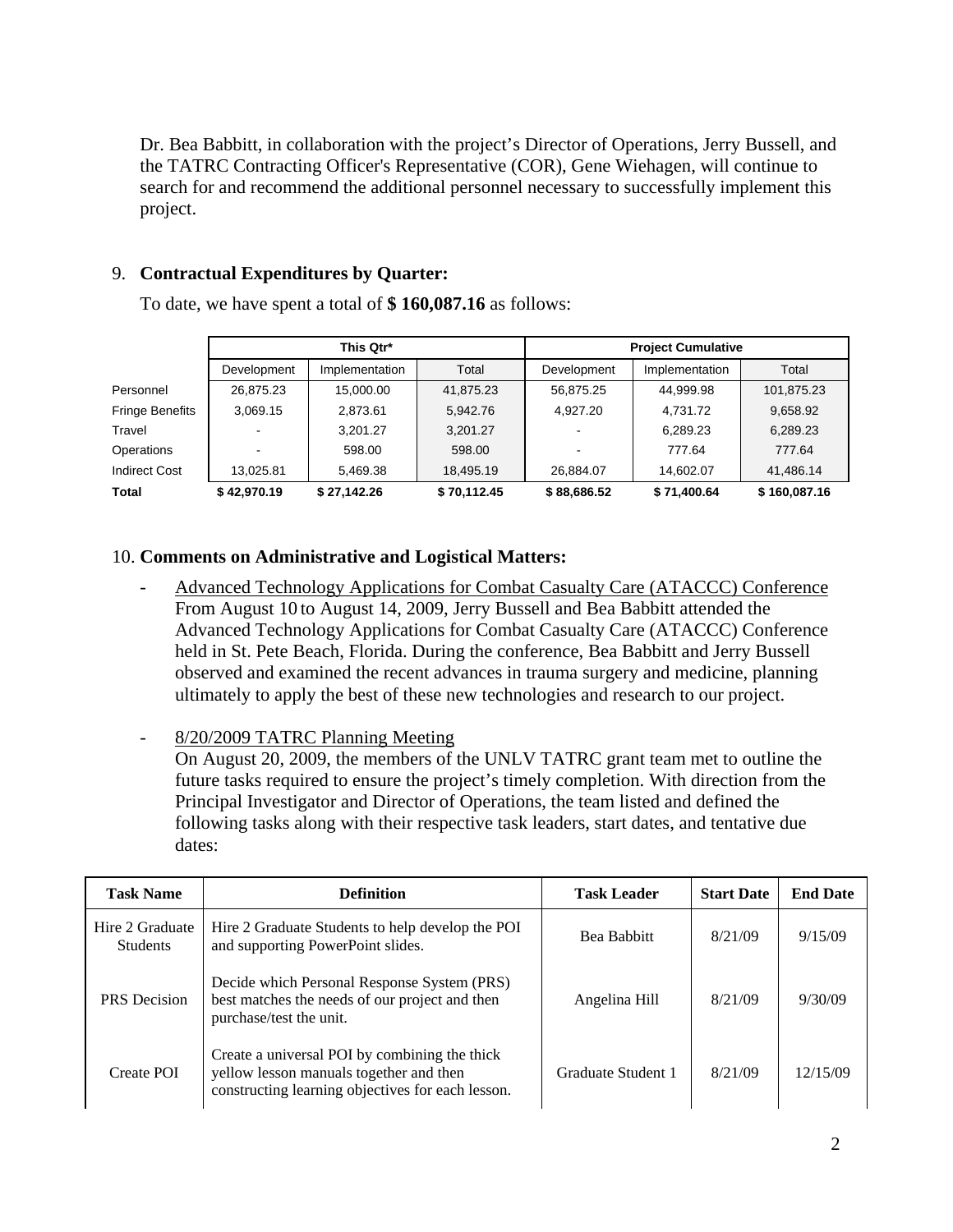| PowerPoint                    | Modify the current PowerPoint Slides to integrate<br>the new POI and PRS material (There are currently<br>500+ PowerPoint Slides in existence already). | Graduate Student 2                                       | 8/21/09 | 1/31/10 |
|-------------------------------|---------------------------------------------------------------------------------------------------------------------------------------------------------|----------------------------------------------------------|---------|---------|
| E-Modules                     | Develop e-learning modules to act as support<br>material to the POI.                                                                                    | <b>Distance Education</b>                                | 1/15/10 | 2/15/10 |
| <b>IRB</b>                    | Obtain the necessary UNLV and Federal IRB<br>exemptions to proceed with our research.                                                                   | Angelina Hill                                            | 8/21/09 | 1/15/10 |
| Pilot Test                    | Conduct a pilot test of the new POI, E-Modules,<br>and PRS on actual students over the course of a 40-<br>hour training period (about one week).        | Angelina Hill and<br>Jerry Bussell                       | 3/01/10 | 3/31/10 |
| <b>Full</b><br>Implementation | Implement the full POI (including any revisions<br>deemed necessary from the Pilot Test phase) at<br>Fort Indiantown Gap.                               | Jerry Bussell, Bea<br>Babbitt, & Angelina<br><b>Hill</b> | 3/30/10 | 5/15/10 |
| Analysis                      | Determine the effectiveness of our POI in terms of<br>our research question and design.                                                                 | Bea Babbitt &<br>Angelina Hill                           | 5/15/10 | 6/01/10 |
| Final Report                  | Write the final report summarizing our efforts and<br>findings.                                                                                         | Bea Babbitt &<br>Angelina Hill                           | 6/01/10 | 7/31/10 |

Based on the tasks listed above, the UNLV TATRC team then created the following projected timeline for the start and completion of each project task:



#### **TATRC Project Timeline**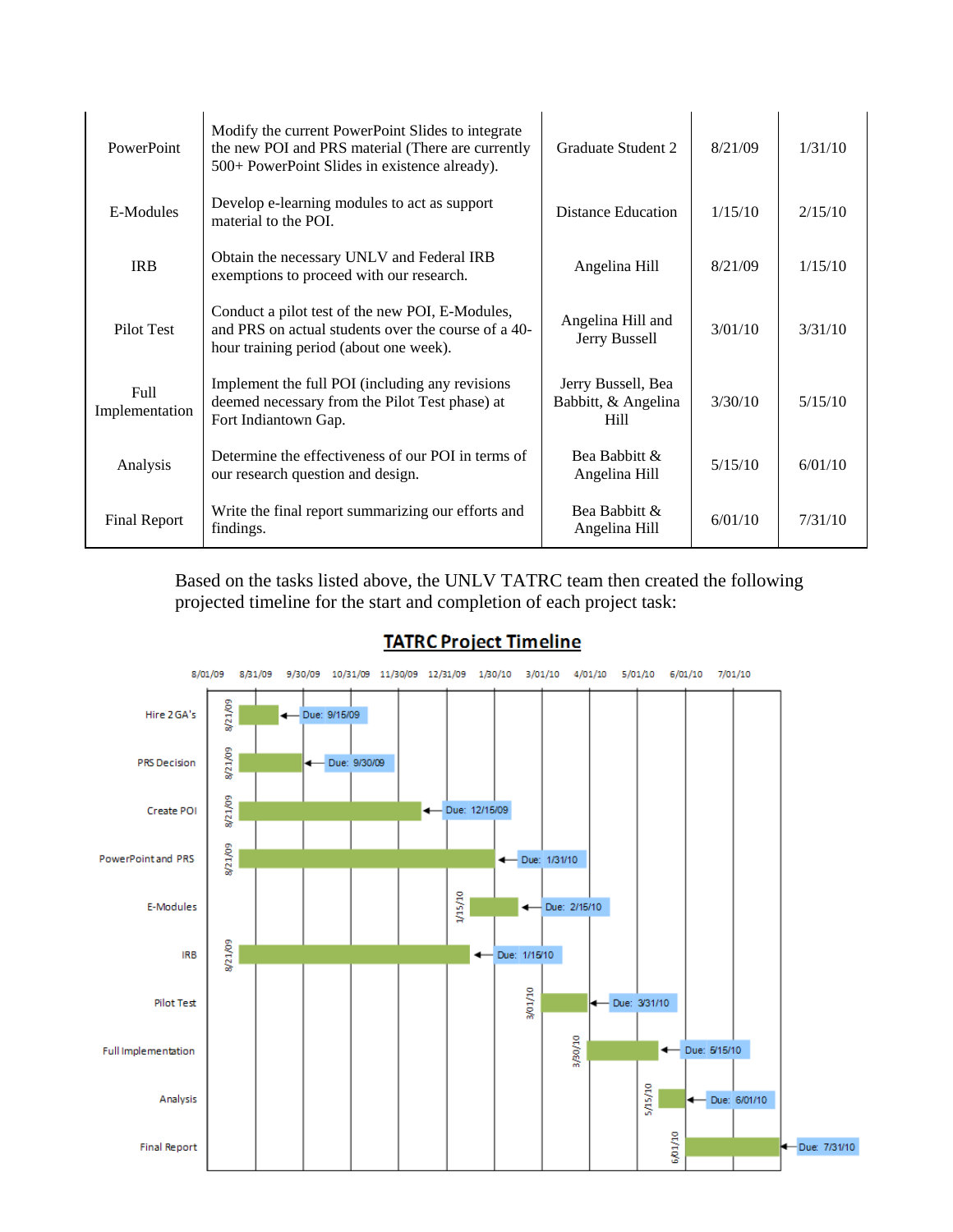#### **Budget Revision**

Given the project's substantial changes in scope, Brett Bolton, under the guidance of Jerry Bussell and Bea Babbitt, has begun revising the budget to meet the changed needs of the project. Brett will present his revised budget at the October 19, 2009 UNLV TATRC Team planning meeting for further revisions from Bea Babbitt and Jerry Bussell. After making all necessary changes, a final revised budget, along with supporting documentation, will be approved by the project's Principal Investigator and then sent to the project's COR, Gene Wiehagen, for final approval and submission.

#### Visit to Fort Indiantown Gap, Pennsylvania

From October 12 to October 16, 2009, Bea Babbitt and Jerry Bussell visited the Fort Indiantown Gap, Pennsylvania, National Guard Training Site (FIG). During their stay, they were given a tour of the facility, briefed on multiple aspects of the training accomplished at FIG, and allowed to observe and study the teaching techniques and equipment currently used by FIG instructors for lecture-based instruction.

#### 11. **Scientific Progress for the Quarter:**

A complete description of the procedures of the study in the sequence they will occur is included below. The protocol of the study has been developed to send to the Office for the Protection of Research Subjects at UNLV. A Claim of Exemption Form was sent to the USAMRMC Office of Research Protection for review.

#### Dependent measures

Dependent measures were identified and will consist of (1) Exam scores from soldiers taking the modified course, (2) Exam scores from soldiers who have taken previous versions of the course in 2008, and (3) questionnaire responses from trainees and instructors about their perceptions of the course as compared with previous versions.

#### - Hypotheses

Hypotheses to be tested were developed as follows: (1) The new POI will result in an increased average passing score on the written examination compared to test scores from prior courses, (2) Soldiers who are repeating the training will give higher ratings for the new course (in terms of overall experience and effectiveness than for their prior course(s)).

#### - Data Analysis

Data analysis to test these hypotheses will consist of (1) a one sample t-test comparing scores on the written examination with scores for soldiers who have taken the course in the past, and (2) a t- test comparing soldiers' preference ratings with what would be expected if they had no preference. Descriptive summaries of open-ended questions asked to trainees and instructors will also be provided.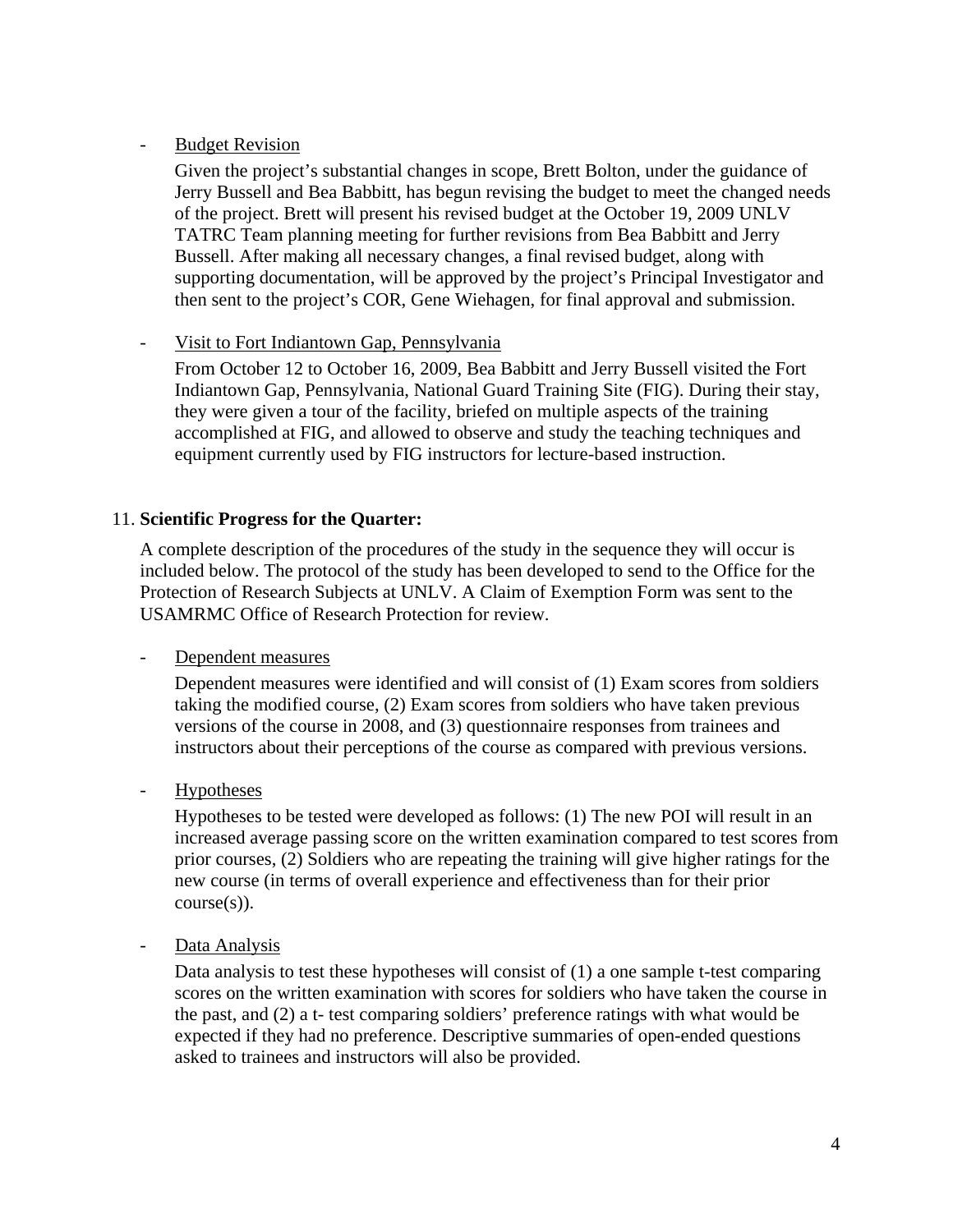#### - Complete Procedures

Complete description of the procedures of the study in the sequence they will occur: The soldiers will be enrolled in the standard Combat Lifesaver Course that is part of their initial basic training, or is a refresher course for those who are getting ready to deploy and haven't taken the training in over a year. Soldiers will be given a series of lectures on topics related to providing emergency care to members of a squad or crew as their mission permits. Instructional materials already exist for this course and include an instructor and student guide, and examinations. The training consists of approximately 40 hours in a classroom and lab setting, over the course of five days. As part of the course, soldiers are required to perform (either actively or in writing) what they learned during the lectures. Lectures will follow the existing sequence and last approximately the same amount of time as outlined in the already existing course materials, except that lectures will consist of the new POI that contains a blended learning curriculum and uses personal response systems. Questions that are part of the existing curriculum will be asked using the personal response systems. The responses of the class will be projected on a monitor for the instructor and students to view and use to identify content that requires further attention.

After all lessons have been completed and the final exam administered, trainees will be given a set of questions. Those taking the course for the first time will be asked questions related to the effectiveness of the course. Soldiers repeating the course will be asked questions requiring them to compare the course with prior versions they have taken. Instructors will also be asked to provide their perceptions of how the modified course compares to past courses in terms of improvements for students and for the instructor.

#### 12. **Plans or Milestones for the Next Quarter:**

Future objectives for this project include the following items:

- Hire the additional personnel necessary to complete the project's outlined tasks.
- Finalize and submit a revised budget to reflect the project's current scope of work.
- Begin a series of extensive interactions with US Army medical personnel centered around the building of the POI, including several visits to Fort Indiantown Gap.
- Begin writing a first draft of the POI for feedback and revision from all stakeholders in the process.
- Begin the process of constructing a learning design for the virtual modules which will be offered as part of the blended learning strategy.
- Determine the most appropriate qualitative research design (which will feature quantitative elements) to evaluate and validate the POI and the blended learning modules.